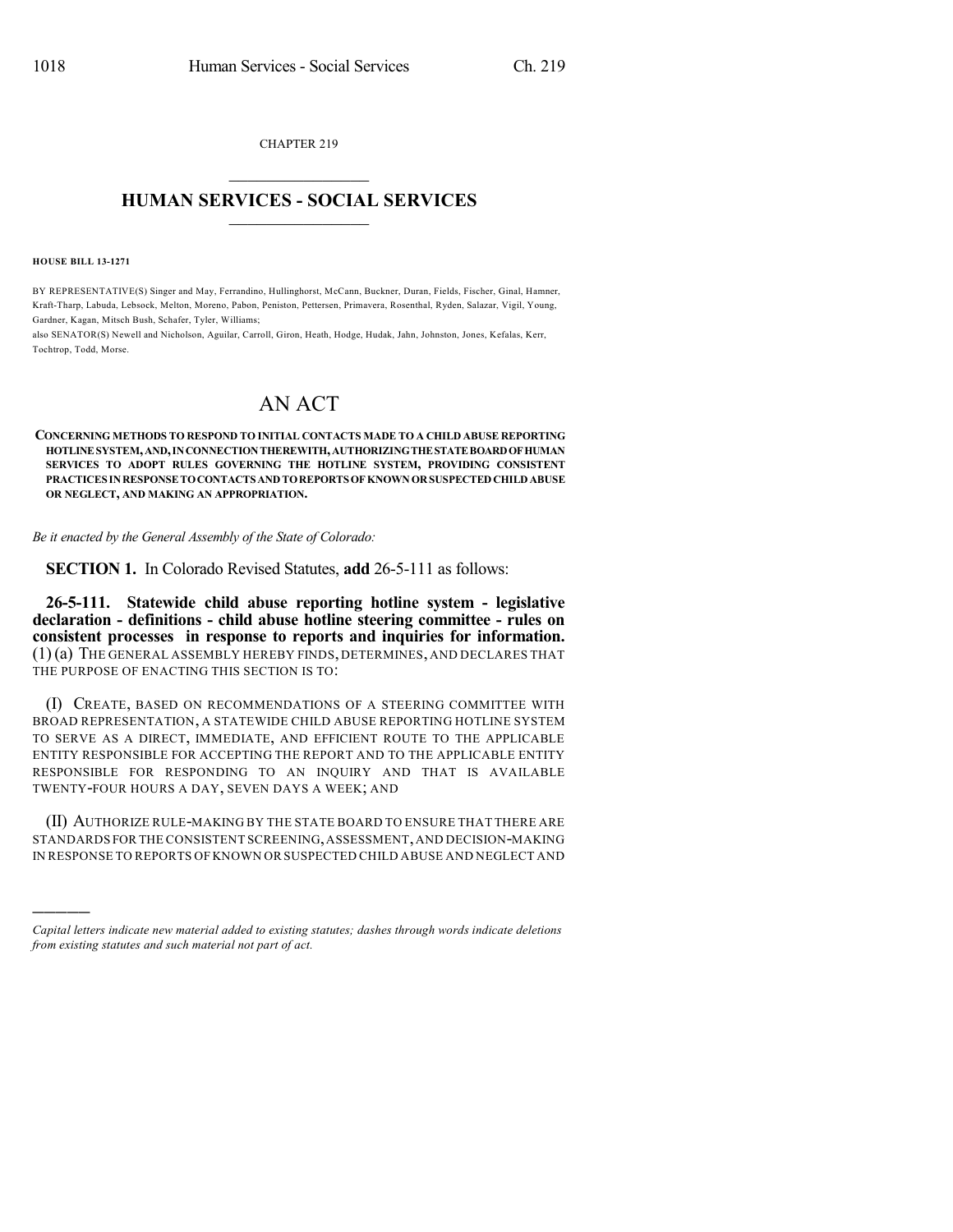TO INQUIRIES MADE TO A COUNTY DEPARTMENT OR TO THE HOTLINE SYSTEM.

(b) THE GENERAL ASSEMBLY DECLARES THAT THE HOTLINE SYSTEM TO BE DEVELOPED AS OUTLINED IN THIS SECTION ENHANCES THE CURRENT CHILD WELFARE SYSTEM.THE HOTLINE SYSTEM IS INTENDED TO PROVIDE AN ADDITIONAL OPTION FOR THE PUBLIC TO MAKE AN INITIAL REPORT OF SUSPECTED OR KNOWN CHILD ABUSE OR NEGLECT OR MAKING AN INQUIRY. THE COUNTY DEPARTMENT WILL RETAIN SCREENING RESPONSIBILITIES, UNLESS THE BOARD OF COUNTY COMMISSIONERS OF THE COUNTY DEPARTMENT HAS APPROVED THE USE OF THE HOTLINE SYSTEM ON BEHALF OF THE COUNTY AND SUCH ARRANGEMENT HAS BEEN APPROVED BY THE EXECUTIVE DIRECTOR.

(2) AS USED IN THIS SECTION, UNLESS THE CONTEXT OTHERWISE REQUIRES:

(a) "CHILD ABUSE REPORTING HOTLINE SYSTEM" OR "THE HOTLINE SYSTEM" MEANS THE UNIFORM METHOD OF CONTACT THAT DIRECTLY, IMMEDIATELY, AND EFFICIENTLY ROUTES THE PERSON TO THE APPLICABLE ENTITY RESPONSIBLE FOR ACCEPTING A REPORT PURSUANT TO SECTION 19-3-307, C.R.S., OR TO THE APPLICABLE ENTITY RESPONSIBLE FOR RESPONDING TO AN INQUIRY AND THAT IS ADVERTISED TO THE PUBLIC AS A PLACE FOR REPORTING KNOWN OR SUSPECTED CHILD ABUSE OR NEGLECT OR FOR MAKING INQUIRIES.

(b) "INFORMATION AND REFERRAL" MEANS AN INITIAL CONTACT FROM THE PUBLIC WHICH DOES NOT CONSTITUTE A REPORT OF ABUSE OR NEGLECT BUT IS AN INQUIRY AND THE RESPONSE TO THE INQUIRY, AS DEFINED IN RULE.

(c) "INQUIRY" MEANS A REQUEST FOR INFORMATION OR FOR SPECIFIC SERVICES.

(d) "MANDATORY REPORTER" MEANS A PERSON WHO IS REQUIRED TO REPORT CHILD ABUSE OR NEGLECT PURSUANT TO SECTION 19-3-304, C.R.S.

(e) "REPORT" MEANS AN INITIAL REPORT OF KNOWN OR SUSPECTED CHILD ABUSE OR NEGLECT.

(3) (a) THE STATE DEPARTMENT SHALL DEVELOP A CHILD ABUSE HOTLINE STEERING COMMITTEE, INCLUDING STATE, COUNTY, AND COMPREHENSIVE AND APPROPRIATE STAKEHOLDER REPRESENTATION. THE STATE DEPARTMENT SHALL APPOINT A PERSON TO THE STEERING COMMITTEE WHO IS A PRIMARY PROVIDER OF EMERGENCY FIRE FIGHTING SERVICES, LAW ENFORCEMENT, AMBULANCE, EMERGENCY MEDICAL,OR OTHER EMERGENCY SERVICES AND WHO IS FAMILIAR WITH THE EMERGENCY TELEPHONE SYSTEM THAT USES THE SINGLE THREE-DIGIT NUMBER 9-1-1 FOR REPORTING POLICE, FIRE, MEDICAL, OR OTHER EMERGENCY SITUATIONS. THE STEERING COMMITTEE IS EXPECTED TO DEVELOP AN IMPLEMENTATION PLAN FOR A STATEWIDE CHILD ABUSE REPORTING HOTLINE SYSTEM, WHICH IS ADVERTISED TO THE PUBLIC AND TO MANDATORY REPORTERS, AND TO MAKE RECOMMENDATIONS FOR RULES RELATING TO THE OPERATION OF THE HOTLINE SYSTEM AND RELATING TO CONSISTENT PRACTICES FOR RESPONDING TO REPORTS AND INQUIRIES.THE PURPOSE OF THE HOTLINE SYSTEM IS TO PROVIDE A DIRECT,IMMEDIATE,AND EFFICIENT ROUTE TO THE ENTITY RESPONSIBLE FOR ACCEPTING A REPORT PURSUANT TO SECTION 19-3-307, C.R.S. THE PUBLIC MAY ALSO CONTACT THE HOTLINE SYSTEM FOR INQUIRIES. THE HOTLINE SYSTEM MUST OPERATE TWENTY-FOUR HOURS A DAY,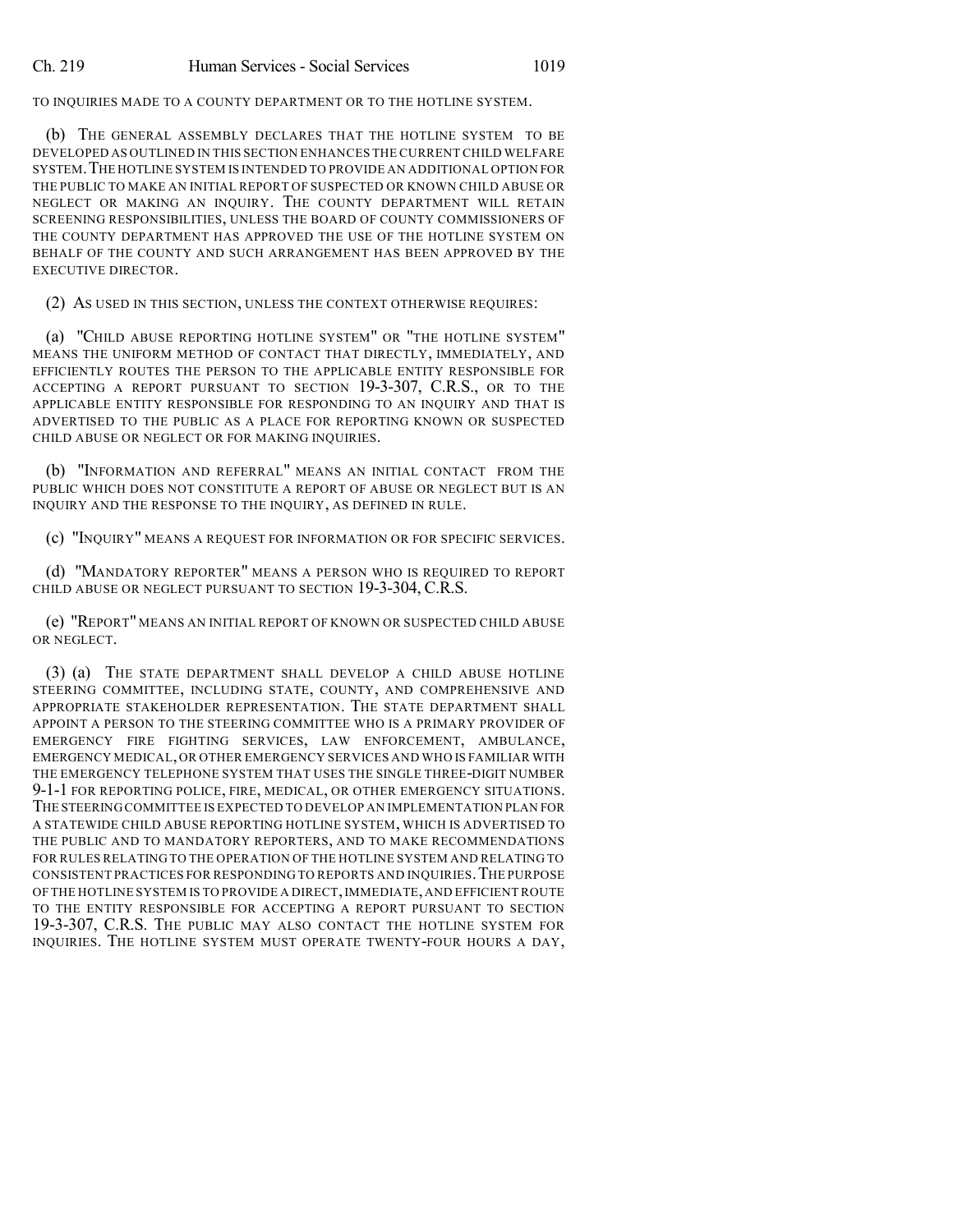SEVEN DAYS A WEEK. THE HOTLINE MAY CONSIST OF MULTIPLE METHODS OF COMMUNICATION, AS PRESCRIBED BY RULES OF THE STATE BOARD. THE STEERING COMMITTEE SHALL SUBMIT A REPORT NO LATER THAN JULY 1, 2014, CONTAINING ITS RECOMMENDATIONS TO THE EXECUTIVE DIRECTOR, WHO SHALL PROVIDE THE REPORT TO THE STATE BOARD. THE HOTLINE SYSTEM SHALL BE OPERATIONAL AND PUBLICIZED STATEWIDE NO LATER THAN JANUARY 1, 2015.

(b) WITH THE EXPRESS WRITTEN CONSENT OF THE BOARD OF COUNTY COMMISSIONERS OF A COUNTY, A COUNTY DEPARTMENT MAY REQUEST THAT THE STATE DEPARTMENT ASSIST THAT COUNTY WITH THE TAKING OF CALLS OR INITIAL CONTACTS FROM THE PUBLIC OF REPORTS OF POSSIBLE CHILD ABUSE OR NEGLECT OR OFINQUIRIES.THE EXECUTIVE DIRECTOR OF THE STATE DEPARTMENT MUST APPROVE THIS ARRANGEMENT IN WRITING.

(c) BASED UPON THE RECOMMENDATIONS OFTHE CHILD ABUSE HOTLINE STEERING COMMITTEE,THE STATE DEPARTMENT SHALL ESTABLISH A STATEWIDE CHILD ABUSE REPORTING HOTLINE SYSTEM.

(4) THE STATE BOARD IS AUTHORIZED TO ADOPT RULES, BASED UPON THE RECOMMENDATIONS OF THE CHILD ABUSE HOTLINE STEERING COMMITTEE,AND MAY REVISE RULES, AS NECESSARY, INCLUDING BUT NOT LIMITED TO THE FOLLOWING:

(a) THE TYPE OF TECHNOLOGY THAT MAY BE USED BY THE HOTLINE SYSTEM FOR DIRECTLY ROUTING INITIAL CONTACTS FROM THE HOTLINE SYSTEM TO THE APPLICABLE ENTITY RESPONSIBLE FOR ACCEPTING REPORTS PURSUANT TO SECTION 19-3-307, C.R.S., OR TO THE APPLICABLE ENTITY TO RESPOND TO AN INQUIRY, INCLUDING BUT NOT LIMITED TO A SINGLE STATEWIDE TOLL-FREE TELEPHONE NUMBER, AND INCLUDING TECHNOLOGIES FOR LANGUAGE TRANSLATION AND FOR COMMUNICATING WITH PEOPLE WHO ARE DEAF OR HAVE HEARING IMPAIRMENTS, SUCH AS TELECOMMUNICATIONS DEVICES FOR THE DEAF (TDD) OR TEXT TELEPHONE SERVICES (TTY), WITH FLEXIBILITY TO ADAPT THE METHODS TO CHANGING AND EMERGING TECHNOLOGIES AS APPROPRIATE;

(b) THE OPERATION OF THE HOTLINE SYSTEM, INCLUDING THE CENTRAL RECORD-KEEPING AND TRACKING OF REPORTS AND INQUIRIES STATEWIDE, AND A REQUIREMENT THAT THE RECORD-KEEPING AND TRACKING OF REPORTS AND INQUIRIES BE ACCESSIBLE TO ALL COUNTIES THROUGH THE STATE'S CASE MANAGEMENT SYSTEM;

(c) RULES GOVERNING THE STANDARDS AND STEPS FOR INFORMATION AND REFERRAL AND HOW AN INQUIRY IS ROUTED TO THE APPLICABLE ENTITY RESPONSIBLE FOR RESPONDING TO AN INQUIRY;

(d) HOW AN INITIAL REPORT TO THE HOTLINE SYSTEM IS DIRECTLY ROUTED TO THE APPLICABLE ENTITY RESPONSIBLE FOR ACCEPTING A REPORT PURSUANT TO SECTION 19-3-307, C.R.S.;

(e) AFORMAL PROCESS FOR A COUNTY DEPARTMENT TO OPT TO HAVE THE STATE DEPARTMENT RECEIVE REPORTS OR INQUIRIES ON BEHALF OF THE COUNTY DEPARTMENT AFTER HOURS SUBJECT TO A REQUIREMENT THAT THE BOARD OF COUNTY COMMISSIONERS MUST OFFICIALLY APPROVE THE USE OF THE HOTLINE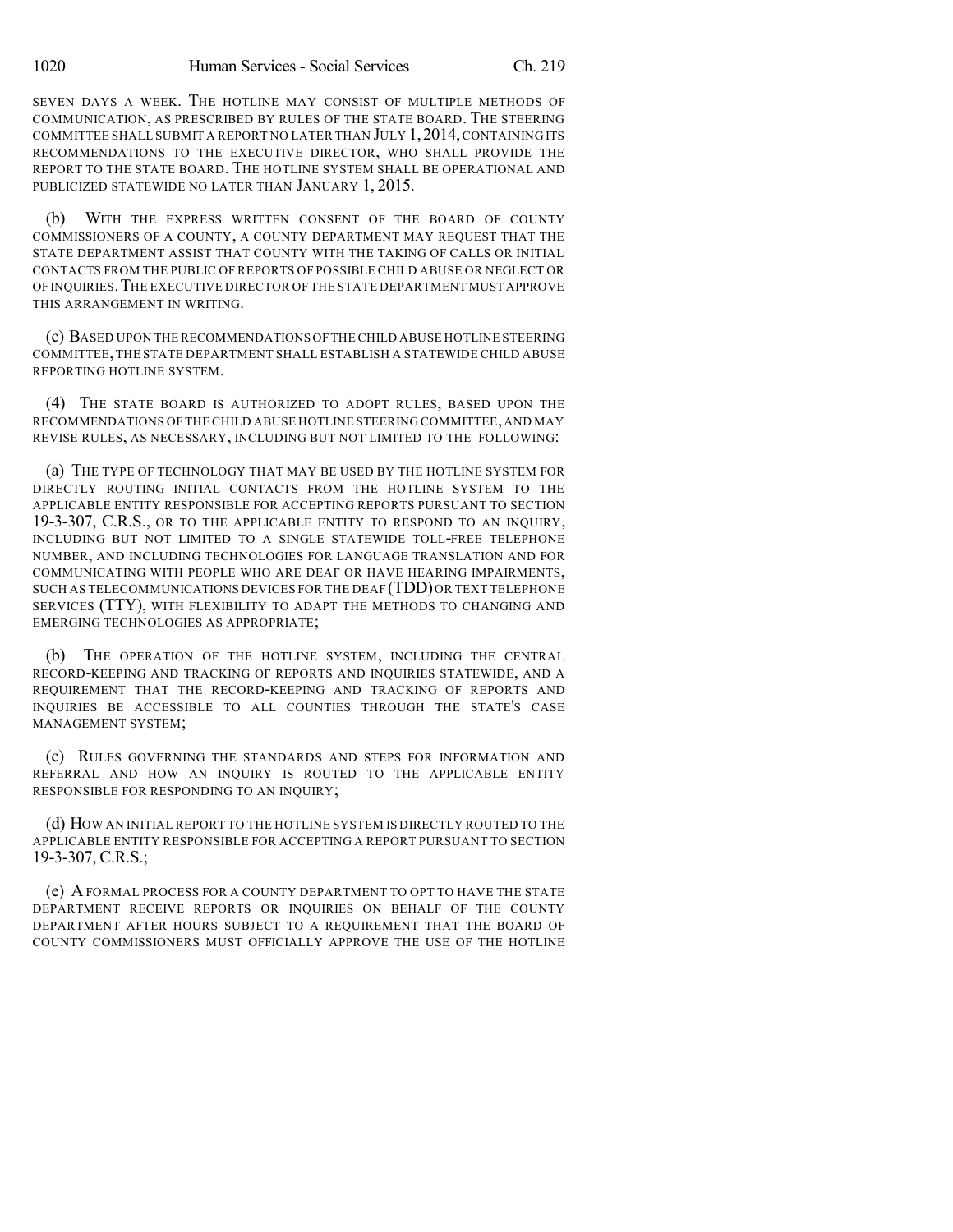SYSTEM ON BEHALF OF THE COUNTY AND SUCH ARRANGEMENT MUST BE APPROVED BY THE EXECUTIVE DIRECTOR:

(f) A PROCESS FOR A COUNTY DEPARTMENT TO OPT TO HAVE ANOTHER COUNTY DEPARTMENT RECEIVE REPORTS OR INQUIRIES ON BEHALF OF THE COUNTY DEPARTMENT AFTER HOURS OR ON A SHORT-TERM BASIS WITH NOTIFICATION OF SUCH ARRANGEMENT TO THE EXECUTIVE DIRECTOR;

(g) STANDARDIZED TRAINING AND CERTIFICATION STANDARDS FOR ALL STAFF PRIOR TO TAKING REPORTS AND INQUIRIES;

(h) A CONSISTENT SCREENING PROCESS WITH CRITERIA AND STEPS FOR THE COUNTY DEPARTMENT TO FOLLOW IN RESPONDING TO A REPORT OR INQUIRY; AND

(i) RULES ESTABLISHING A CONSISTENT DECISION-MAKING PROCESS WITH CRITERIA AND STEPS FOR THE COUNTY DEPARTMENT TO FOLLOW WHEN DECIDING HOW TO ACT ON A REPORT OR INQUIRY OR WHEN TO TAKE NO ACTION ON A REPORT OR INQUIRY.

(5) THE STATE DEPARTMENT SHALL SUBMIT PERIODIC REPORTS TO THE APPROPRIATE LEGISLATIVE COMMITTEE PURSUANT TO THE REQUIREMENTS OF PART 2 OF ARTICLE 7 OF TITLE 2, C.R.S., PERTAINING TO THE IMPLEMENTATION OR OPERATION OF THE HOTLINE SYSTEM,THE PROGRESS OF IMPLEMENTING THE HOTLINE SYSTEM, THE OUTCOMES FROM THE OPERATION OF THE HOTLINE SYSTEM, AND THE OUTCOMES FROM THE ADOPTION OF RULES AND PRACTICES FOR CONSISTENT SCREENING, ASSESSMENT, AND DECISION-MAKING FOR REPORTS OF KNOWN OR SUSPECTED CHILD ABUSE AND NEGLECT AND FOR INQUIRIES.

**SECTION 2.** In Colorado Revised Statutes, 19-3-304, **amend** (1) (a), (3), and (3.5) as follows:

**19-3-304. Persons required to report child abuse or neglect.** (1) (a) Except as otherwise provided by section 19-3-307, sections  $25$ -1-122 (4)(d) and  $25$ -4-1404 (1) (d), C.R.S., and paragraph (b) of this subsection (1), any person specified in subsection (2) of this section who has reasonable cause to know or suspect that a child has been subjected to abuse or neglect or who has observed the child being subjected to circumstances or conditions that would reasonably result in abuse or neglect shall immediately upon receiving such information report or cause a report to be made of such fact to the county department, or THE local law enforcement agency, OR THROUGH THE CHILD ABUSE REPORTING HOTLINE SYSTEM AS SET FORTH IN SECTION 26-5-111, C.R.S.

(3) In addition to those persons specifically required by this section to report known or suspected child abuse or neglect and circumstances or conditions which might reasonably result in abuse or neglect, any other person may report known or suspected child abuse or neglect and circumstances or conditions which might reasonably result in child abuse or neglect to the local law enforcement agency, or the countydepartment, OR THROUGH THE CHILD ABUSE REPORTING HOTLINE SYSTEM AS SET FORTH IN SECTION 26-5-111, C.R.S.

(3.5) No person, including a person specified in subsection (1) of this section,